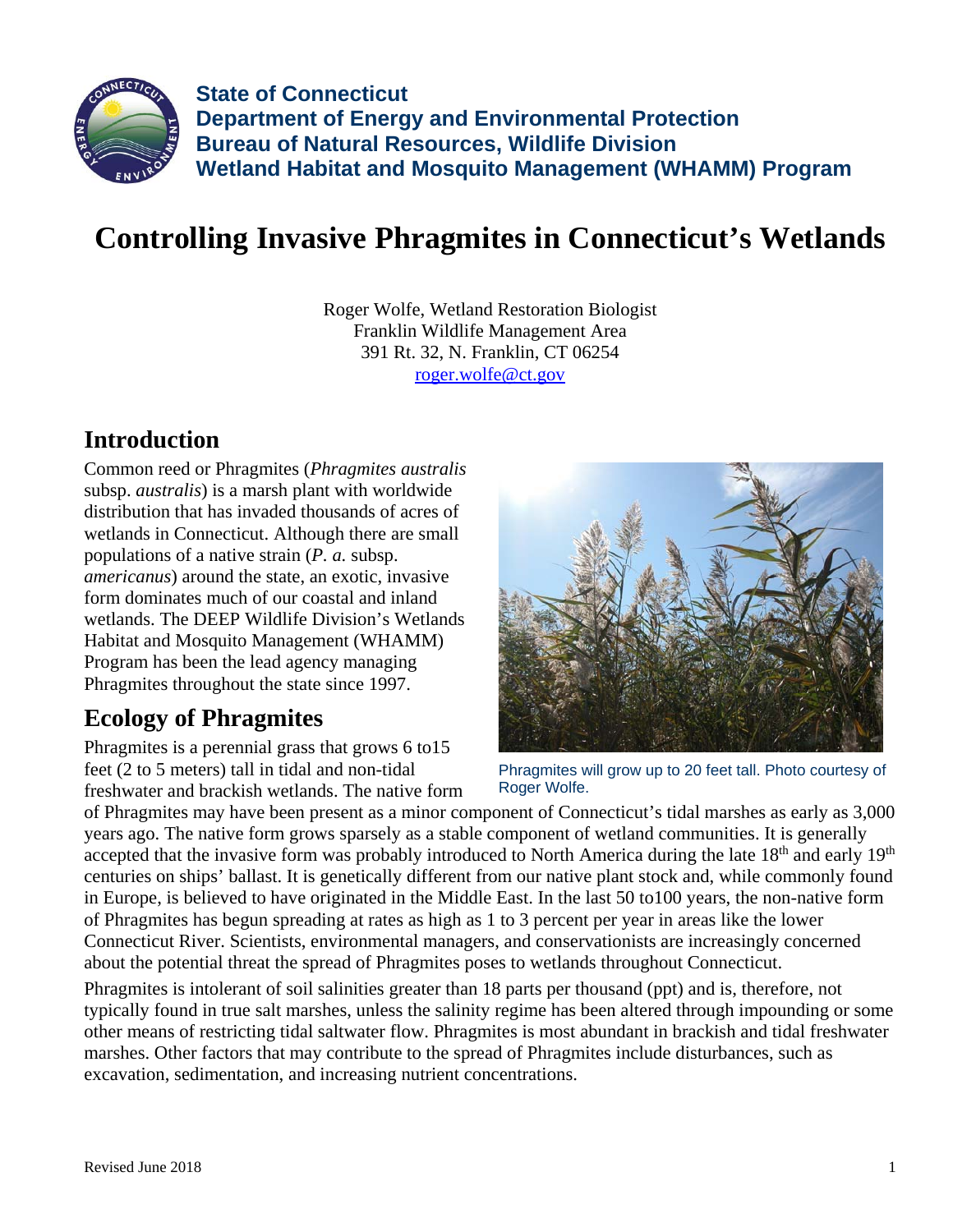

New shoots form at each node along Phragmites rhizomes. Photo courtesy of Roger Wolfe.



Phragmites forms dense, monotypic stands. Photo courtesy of Roger Wolfe.

Non-native, invasive Phragmites forms dense, monotypic colonies or clones, spreading mainly through thick underground rhizomes and airborne seeds. New shoots form at the nodes along the rhizomes. The plant is also adept at colonizing disturbed soils and along highways where seeds can be blown great distances. In nutrient rich areas, such as tidal marshes, this simple and rapid method of spread allows Phragmites to out compete native plants for space, nutrients, and sunlight. Studies have shown that plant diversity is greatly reduced following the formation of Phragmites monocultures, and that the overall ecological function of tidal wetlands is diminished. In addition to the threat imposed on native plant communities, the density and slow rate of decomposition of dead Phragmites stems in the winter provide an ample supply of combustible material that creates a serious fire hazard, particularly in urban and suburban areas.



Dead Phragmites can pose a serious fire hazard. Photo courtesy of H. Brown.

Dense stands of Phragmites form nearly impenetrable barriers to the movement of animals and large birds, such as waterfowl, shorebirds, and wading birds. Established stands can build up a thick duff layer, actually raising the marsh elevation and converting open water areas, resulting in further degradation of habitat. This loss of habitat impacts the diversity of bird species using a marsh. Birds, such as seaside (state threatened species) and saltmarsh sparrows (state species of special concern), as well as willets and American bitterns, are less abundant in Phragmites marshes, in part because they are adapted to nesting in native plant-dominated salt and brackish marshes. Although a few wildlife species, such as Virginia rail, red-winged blackbird, white-tailed deer, and muskrat, may take advantage of the cover provided by Phragmites, most birds and animals avoid it. Plus, Phragmites has little nutritional value compared to native wetland plants.

## **Control Methods**

While complete eradication of Phragmites from a wetland may be attainable on a small, local scale, it is very difficult to achieve at the landscape level. In fact, by providing some structure and helping prevent shoreline erosion, its limited presence may contribute to the overall habitat diversity of tidal wetlands. Therefore, on a statewide level, the objective of Phragmites control is not to eradicate the species, but rather to reduce the extent of monotypic stands found in brackish and freshwater wetlands. Presently, two methods are commonly used to control Phragmites: